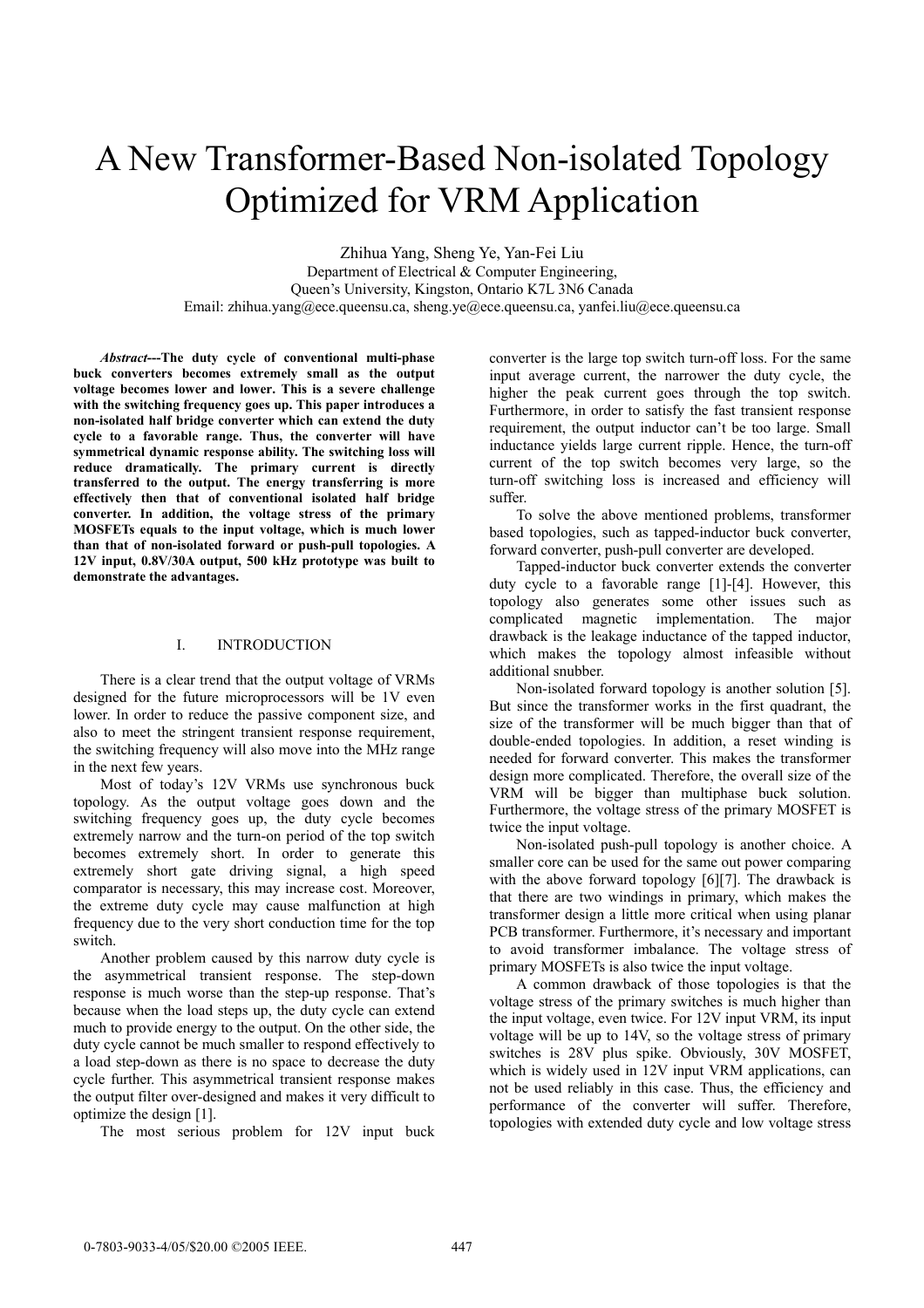are expected.

This paper presents a novel non-isolated half bridge topology as an alternative solution for future 12V VRMs, as given in section 2. This proposed topology has many benefits as compared with the above mentioned topologies. Section III the steady state analysis which shows that it can extend the duty cycle and keep the voltage stress as low as that of buck converter. Section IV provides the loss comparison between the proposed topology and Buck converter. Section V summarizes the advantages of the new converter and section VI provides the experimental results for a 12V input, 0.8V/30A output, 500 kHz prototype. Section VII is the conclusion.

## II. PROPOSED NON-ISOLATED HALF-BRIDGE TOPOLOGY

Fig.1 is a conventional half bridge topology. Current doubler is adopted at the secondary side, which can provide ripple cancellation. When isolation is not needed, the primary ground can be connected with secondary ground. By selecting proper transformer turns ratio, a duty cycle around 50% can be achieved for 12V input and 1V or 0.8V output.

It is observed that with the conventional half bridge converter, all the output electrical energy is converted into magnetic energy and back into electrical energy through the transformer. It is also observed that the primary ground shall be at a stable voltage potential so that the half bridge can operate properly.



Fig. 1 Conventional half bridge topology

A new topology can be developed by connecting the primary ground of the conventional half bridge converter to the output voltage point instead of connecting it to the secondary ground, as shown in Fig.2.

Comparing with the conventional half bridge topology, the major advantage of this proposed circuit is that part of the output energy is transferred from the input to the load directly without going through the filter inductor. Therefore, the transformer secondary winding current, consequently the inductor current are reduced, and the converter operates more efficiently. Duty cycle can be extended and optimized by selecting appropriate turns ratio of the transformer. The turn-off time of Q2 can also be reduced significantly because the gate is reversely biased by the output voltage during off time.



Fig. 2 Proposed Non-isolated Half Bridge topology

It can be expected that this non-isolated half bridge converter will have similar operation and waveforms as the conventional half bridge converter. Fig.3 gives the key waveforms of the proposed topology.



Fig. 3 Key waveforms of the proposed topology

The operation of this non-isolated half bridge converter can be briefly described by five operation modes as shown in Fig.4 as follows:

Mode 1 ( $t < t$ 1): Initially, Q1 and Q2 are off. Q3 and Q4 are on. The inductors L1 and L2 are both freewheeling.

Mode 2 ( $t1 < t < t2$ ): Q1 turns on and Q4 turns off at t1 simultaneously. The energy starts delivering from input to the load. The inductor L1 is still freewheeling through Q3, while the inductor L2 is charged through Q3 as well. In addition to the current of inductor L1 and L2, the input current also goes through C3 and load resistor. Part of required energy delivers to output directly.

Mode 3 ( $t2 < t < t3$ ): Q1 turns off and Q4 turns on at t2 simultaneously. The inductors L1 and L2 are both freewheeling.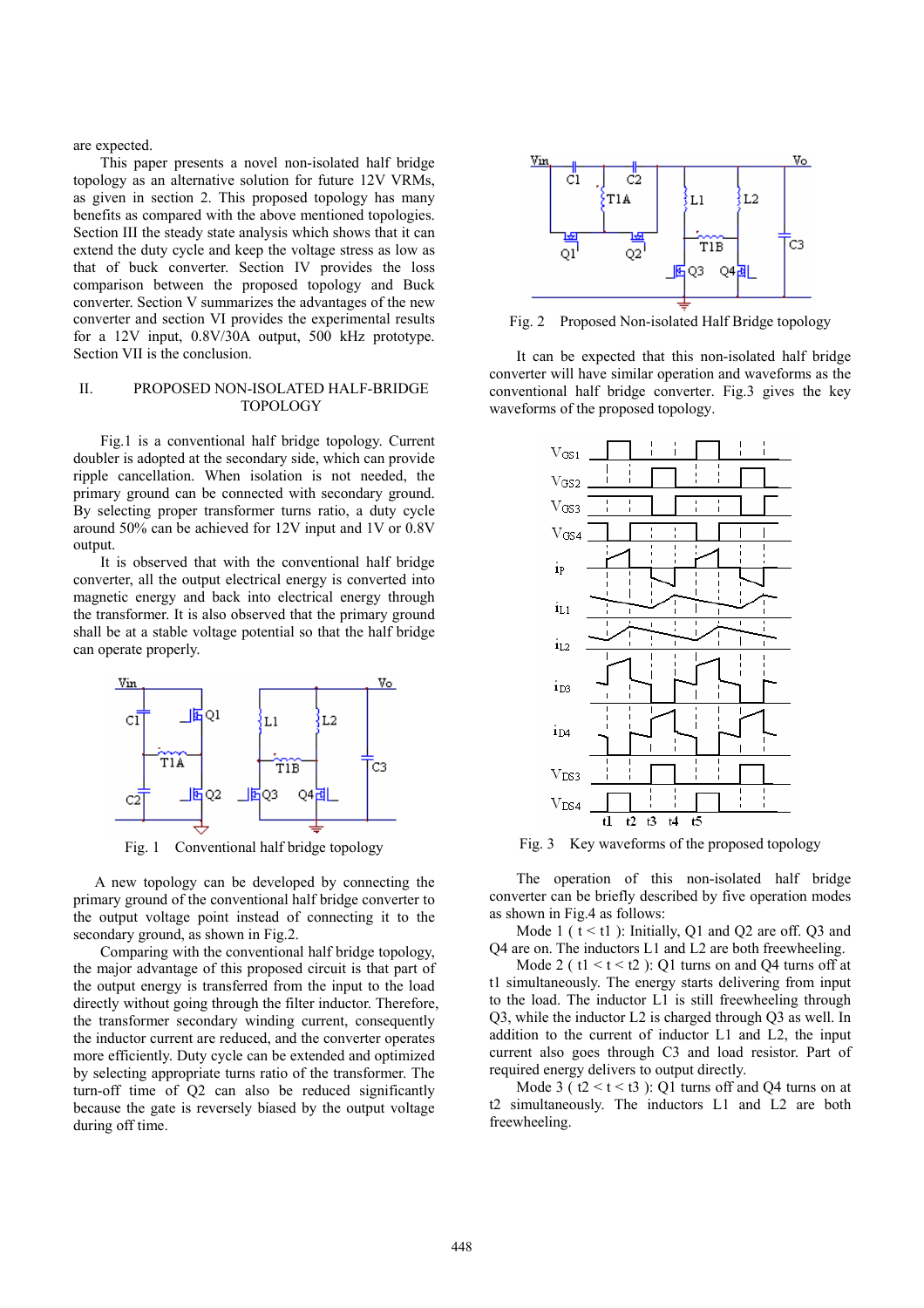Mode 4 ( $t3 < t < t4$ ): Q2 turns on and Q3 turns off at t3 simultaneously. The inductor L1 is charged while L2 is still freewheeling through Q4. In addition to the current of inductor L1 and L2, the input current also goes through C3 and load resistor. Part of required energy delivers to output directly.

Mode 5 ( $t4 < t < t5$ ): Q2 turns off and Q3 turns on at t4 simultaneously. The inductors L1 and L2 are both freewheeling. At t5, Q1 turns on and Q4 turns off again. Next cycle starts.

Essentially, Q1 and Q2 turn on alternatively as within the conventional half bridge converter. Q1 and Q4 turn on complementarily, and Q2 and Q3 turn on complementarily as well. The input current in the proposed converter is directly transferred to the output in addition to the secondary current. This is a more effective way to deliver energy than the conventional half bridge converter. Control of the non-isolated half bridge converter is the same as the control of a conventional half bridge converter.



(c) Mode 3 ( $t2 < t < t3$ )



Fig. 4 Equivalent circuits in five operation modes

## III. STEADY-STATE ANALYSIS OF NHB

The operating principle of this non-isolated converter is similar to a conventional half bridge converter, but there are still some differences.

For conventional half bridge converter, the steady-state conversion ratio is:

$$
M = \frac{V_o}{V_{in}} = \frac{D}{2n}
$$
 (1)

Where, D is the turn-on time of each MOSFET over one switching cycle divided by half of the period. n is the transformer turns ratio Np / Ns.

For the proposed converter, the primary voltage amplitude of the transformer is:

$$
V_p = \frac{V_{in} - V_o}{2} \tag{2}
$$

The volt-second of the output inductor L1 or L2 must keep balance in steady-state. Considering the voltage across L1 over a whole switching cycle:

At t1 ~ t2, t = D \* T<sub>s</sub> / 2, 
$$
V_L = -V_o
$$
  
\nAt t2 ~ t3, t = (1 – D) \* T<sub>s</sub> / 2,  $V_L = -V_o$   
\nAt t3 ~ t4, t = D \* T<sub>s</sub> / 2,  $V_L = V_p / n - V_o$   
\nAt t4 ~ t5, t = (1 – D) \* T<sub>s</sub> / 2,  $V_L = -V_o$ 

Where,  $T_s$  is the switching period.  $V_L$  is the voltage across inductor L1.

The volt-second over a switching cycle should be zero,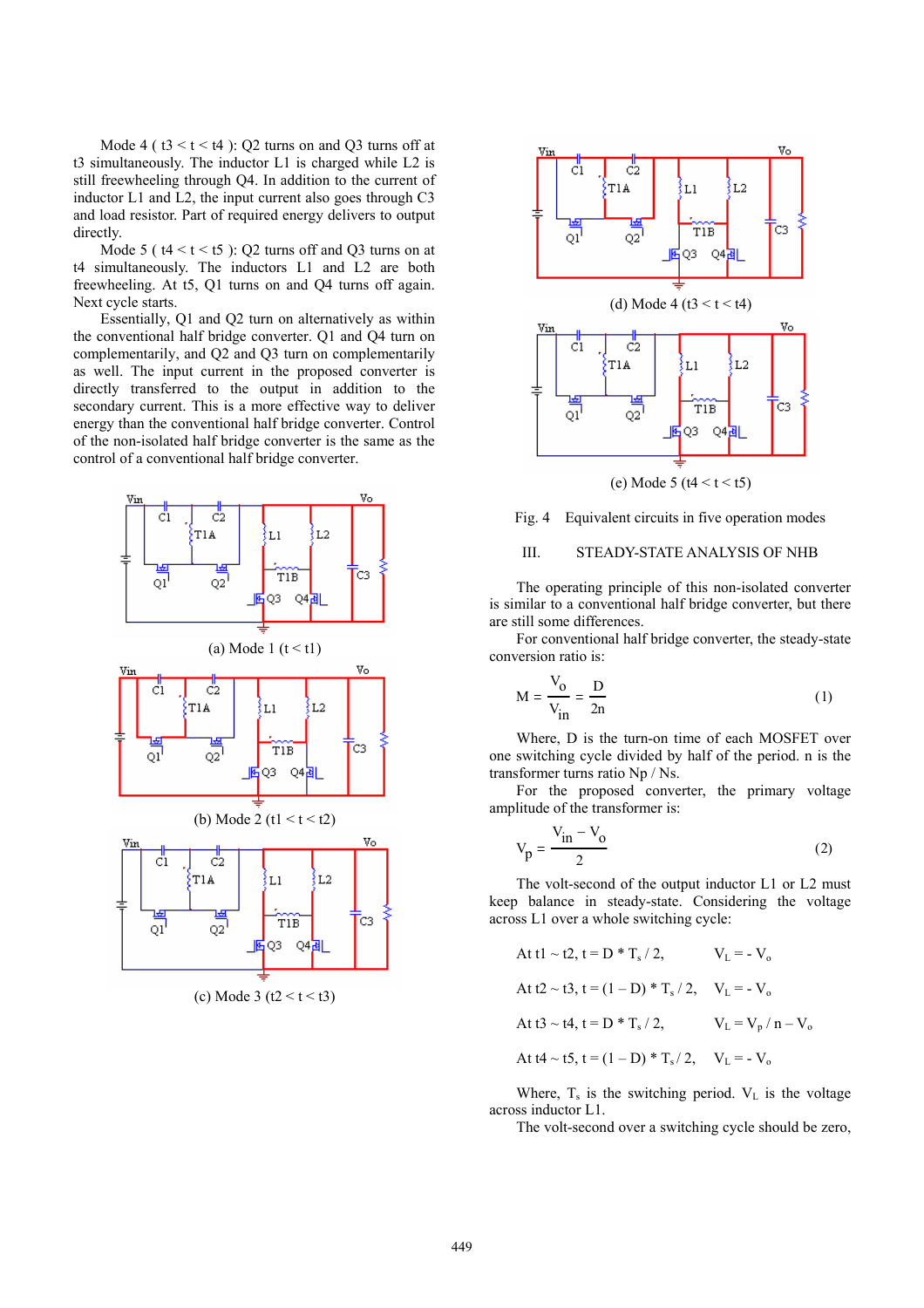therefore:

$$
-V_0 \cdot \frac{D}{2} \cdot T_s - V_0 \cdot \frac{1 - D}{2} \cdot T_s + \left(\frac{V_p}{n} - V_0\right) \cdot \frac{D}{2} \cdot T_s - V_0 \cdot \frac{1 - D}{2} \cdot T_s = 0
$$

Thus the conversion ratio of the proposed converter can be solved as:

$$
M = \frac{V_o}{V_{in}} = \frac{D}{4 \cdot n + D}
$$
 (3)

Meanwhile, the duty cycle can be derived as:

$$
D = \frac{4 \cdot V_0 \cdot n}{V_{in} - V_0}
$$
 (4)

Where, D is the converter duty cycle, which equals to turn-on time of each MOSFET over a switching cycle divided by half of the switching period.  $V_{in}$  is the input voltage.  $V_0$  is the output voltage. n is the transformer turns ratio (Np / Ns).

If the input voltage  $V_{in}$  is 12V and output voltage  $V_{o}$  is 0.8V, the duty cycle is 0.067 when buck topology is adopted. Instead, the duty cycle will be 0.57 (assume n=2) when the proposed topology is adopted. The duty cycle is extended to a favorable value.

With the duty cycle extended to an appropriate range from extremely narrow level, the converter will have symmetrical dynamic response ability. High performance comparator will be not necessary for the pulse width modulator. The possibility of malfunction can be significantly reduced.

The voltage stress of primary MOSFETs Q1 and Q2 is:

$$
V_{\text{stress}} = V_{\text{in}} - V_{\text{o}} \tag{5}
$$

The voltage stress equals to around 14V for 12V input  $(10-14V)$ .

The voltage stress of secondary synchronous MOSFETs equals to the voltage amplitude across the secondary winding of the transformer, which is  $V_p / n$ .  $V_p$  is decided by equation (2). So the voltage stress is around  $3V$ when n equals to 2 in 12V input condition.

These are smaller than those in buck converter. While on the contrary, the voltage stress of the primary MOSFETs is two times of the input voltage in forward and push-pull topologies. That means the proposed topology can get higher reliability or lower conduction loss by using lower voltage rate MOSFETs, such as 20V MOSFETs. Another benefit of low voltage stress is that the miller effect of MOSFETs reduces, so the gate driving loss even switching loss can be reduced.

The waveforms of the current flowing through bottom MOSFETs Q3 and Q4 are of trapezoid, which is illustrated in Fig.3 as  $i_{D3}$  and  $i_{D4}$ . The RMS value of this waveform is:

$$
I_{Q\_rms} = \frac{I_0}{2} \cdot \sqrt{1 + D}
$$
 (6)

Where,  $I_0$  is the output current. Obviously, the RMS value of the current flowing through bottom MOSFET increases when the duty cycle is extended.

The current waveform of the primary MOSFETs in NHB is similar to that of conventional half bridge converter.

#### IV. LOSS COMPARISON

Detailed loss analysis for a 12V input, 0.8V/30A output converter was done. A two phase synchronous buck converter was also designed for same requirement and used as a benchmark for this analysis.

Roughly, the total power loss of a buck converter and the proposed non-isolated half bridge converter can be divided into four major parts:

- 1. Switching loss of the MOSFETs
- 2. Conduction loss of the MOSFETs
- 3. Gate driving loss of the MOSFETs
- 4. Loss of Magnetic components

Turn-off loss is the dominant loss for the primary/top MOSFETs. In the proposed non-isolated half bridge converter, the duty cycle is extended, so the peak current flows through the primary MOSFETs decreases dramatically for the same output power. Thus the turn-off loss of the primary MOSFETs, which is proportional to the peak current, will be significantly reduced as compared with that of the top MOSFETs in a two-phase buck converter. For a 12V input, 0.8V/30A output two-phase buck converter, assuming current ripple is 20A, the peak current flowing through each top MOSFET will be 25A when it turns off. On the contrary, if the non-isolated half bridge converter (NHB) is adopted, the primary current ripple is only 6.2A by using the same inductor as buck converter, so the peak current flowing through each primary MOSFET will be 10.1A when it turns off. Fig. 5 illustrates the difference.



Fig. 5 Peak current difference in buck converter and proposed converter

Assuming turn-off time is 15ns, switching frequency is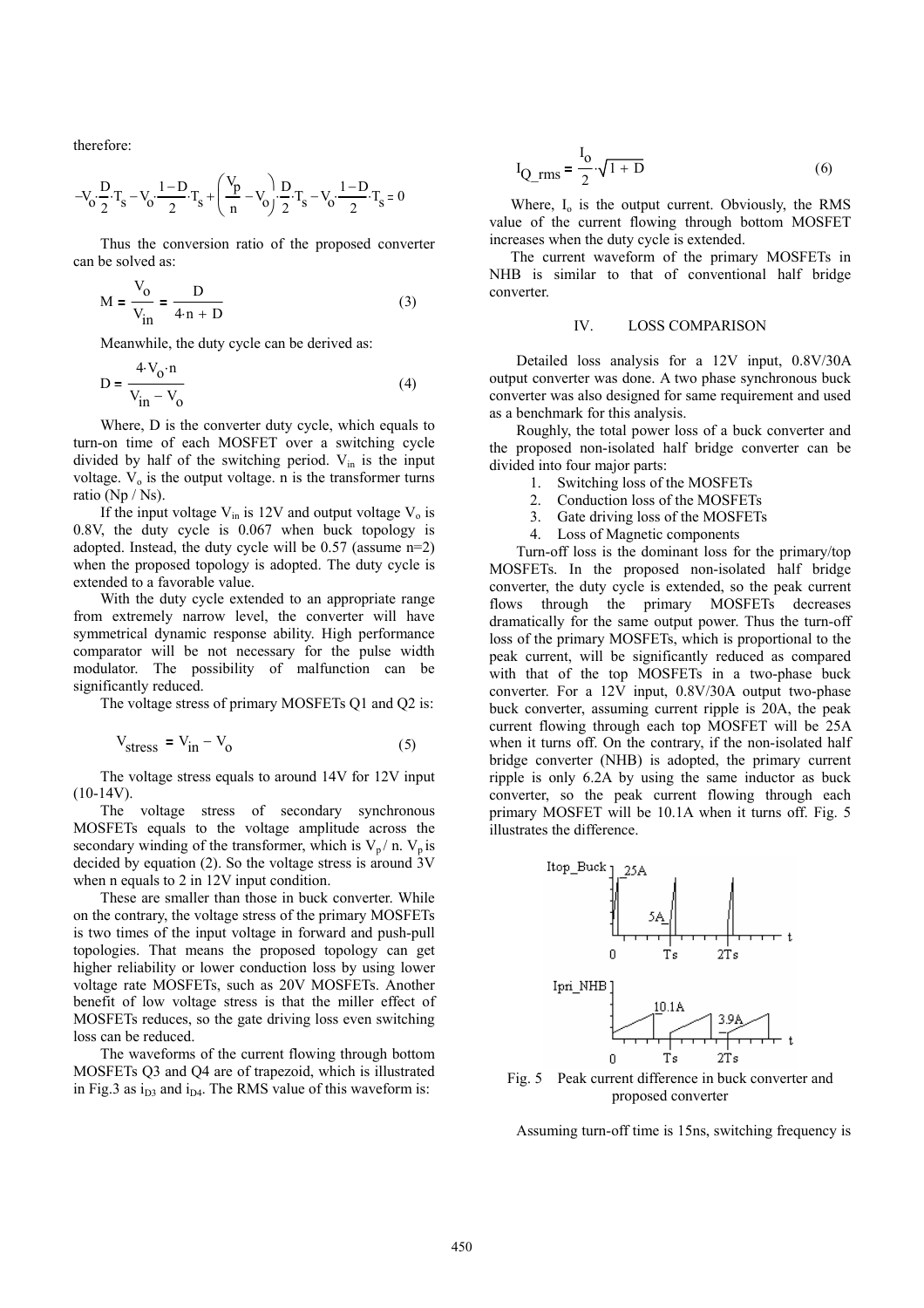500 kHz. The turn-off switching loss of two top MOSFETs in buck converter will be:

$$
P_{off} = 2 * 1/2 * V_{in} * I_p * t_{off} * f_s = 12 * 25 * 15n * 500k
$$

$$
= 2.25W
$$

The turn-off switching loss of two primary MOSFETs in non-isolated half bridge converter is:

$$
P_{off} = 2 * 1/2 * V_{in}/2 * I_p * t_{off} * f_s = 6 * 10.1 * 15n * 500k
$$
  
= 0.45W

Obviously, turn-off switching loss of non-isolated half bridge converter is much less than that of two-phase buck converter, 1.8W loss is saved.

Actually, the proposed converter can also save some turn-on switching loss, but the turn-on switching loss is usually less than 20% of the turn-off switching loss, and it is hard to precisely evaluate as the effect of reverse recovery of the body diode in the synchronous MOSFET.

On the other side, conduction loss is the dominant loss for the secondary side MOSFETs and bottom MOSFETs. In a two-phase synchronous buck converter, the RMS value of the current in each bottom MOSFET roughly equals to:

$$
I_{Q_{rms}} = \frac{I_o}{2} \sqrt{1 - D} \tag{7}
$$

In the proposed non-isolated half bridge converter, the secondary side MOSFET's current waveforms were shown in Fig.3. The RMS value of the current flowing in each secondary MOSFET was roughly expressed in equation (6). Duty cycle is extended in the proposed topology. Obviously, RMS value of the current flowing through the secondary side MOSFETs increased. Hence, the conduction loss in non-isolated half bridge converter increases as compared with that in the two-phase synchronous buck converter.

Since there is an extra transformer in the proposed converter and the transformer will dissipate some energy, the magnetic losses of the proposed converter, which included inductor losses and transformer losses, will increase too.

An example was taken for this loss analysis. The input voltage is 12V, output voltage and current is 0.8V/30A. Switching frequency is 500 kHz. IRF7821 was selected as primary and top MOSFETs, and FDS7088N7 was selected as secondary side and bottom MOSFETs, the secondary inductor is 250nH.

Fig.6 illustrates the breakdown of the losses in the proposed non-isolated half bridge converter (NHB) and a two-phase synchronous buck converter (Buck).



Fig. 6 Loss comparison between proposed converter and two-phase buck converter

It is noticed that the overall efficiency of the proposed converter is still improved since the switching loss is reduced so dramatically. The calculation results indicate that the efficiency is improved about  $2\% \sim 3\%$ .

This non-isolated half bridge converter can also be further extended to multi-phase configuration (as show in Fig.7). With respect to multi-phase buck converter, there is an advantage for the proposed topology in this kind of configuration. In multi-phase buck converter, in order to realize current sharing, either input current or output current of each phase need to be sensed. It's difficult to sense the current with good noise immunity and low power dissipation. In NHB, the current sensing is much easier than buck converter. In stead of sensing four current in a 4 phase buck converter, only two currents need to be sensed in this proposed topology. As shown in Fig.7, R1 and R2 are used to sense the input current of each phase. It is observed that one terminal of R1 and R2 is at a fixed low voltage. This makes the signal processing much easier.



Fig. 7 Multi-phase non-isolated half bridge converter

## V. ADVANTAGES

The major advantages of this proposed topology are the duty cycle is extended and the overall efficiency is improved comparing with a buck converter. The dynamic performance of the converter will also benefit from the extended duty cycle.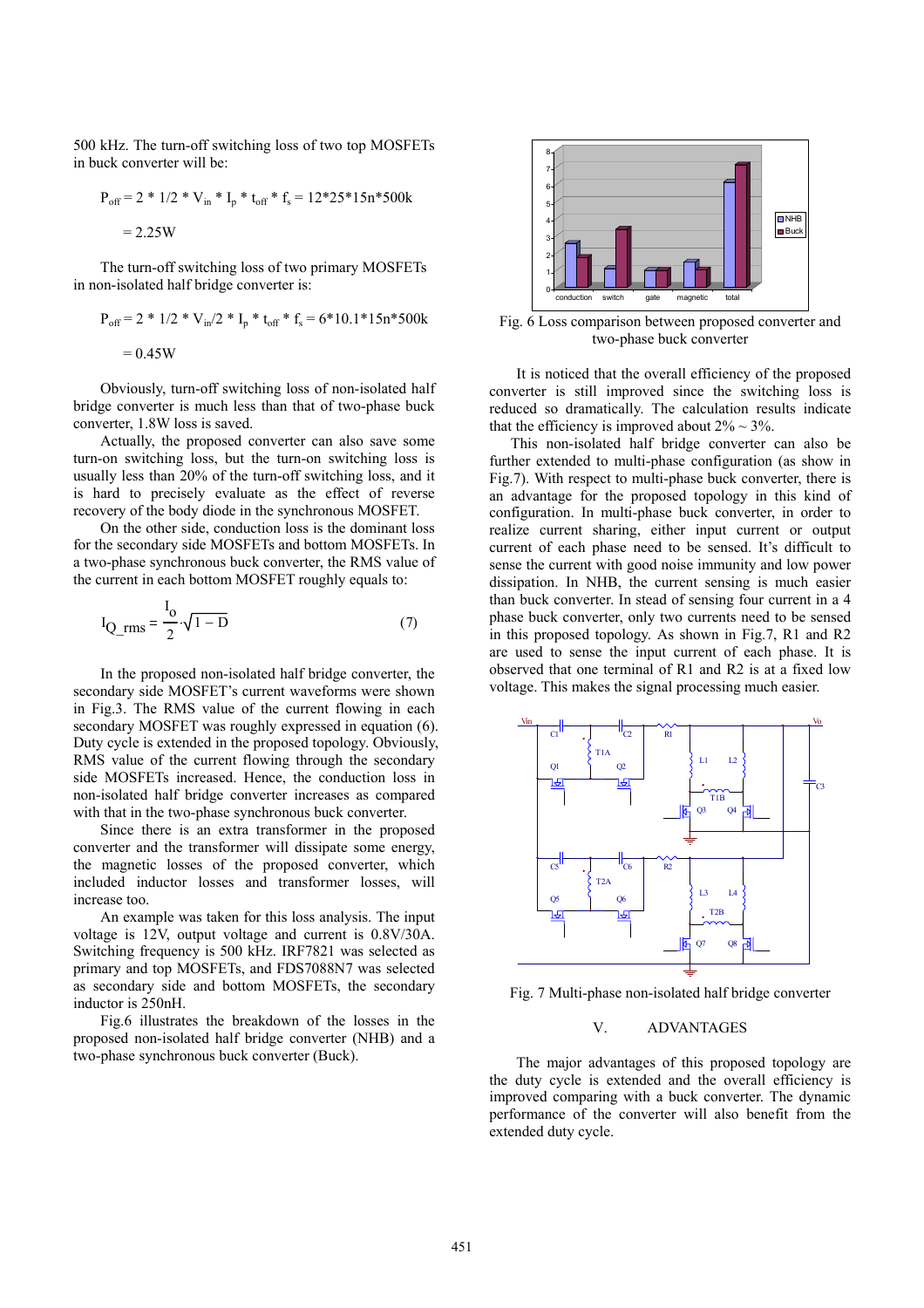The transformer size is much smaller than that in forward topology. There is only one primary winding, so the transformer design is simple. The voltage stress of the primary MOSFETs equals to the input voltage, which is much lower than those in forward or push pull converter.

The benefits of proposed NHB topology can be summarized as:

- 1. Duty cycle can be extended to a favorable value.
- 2. Improved Efficiency with respect to synchronous buck converter and conventional half bridge converter.
- 3. Voltage stress of the primary MOSFETs is less than the input voltage.
- 4. Symmetrical transient response ability.
- 5. Easier implementation for multi-phase configuration and better ripple cancellation performance.

### VI. EXPERIMENTAL VERIFICATION

A 12V input, 0.8V/30A output prototype was built. For comparison, a two-phase interleaving buck converter was also built with same specification. The switching frequency is 500 kHz.

MOSFET IRF7821 was selected as the primary switches and top switches; MOSFET FDS7088N7 was selected as the secondary side switches and bottom switches. The main schematic is shown in Fig.2. Where C1 and C2 are two 10 uF ceramic capacitors, and C3 is a 100 uF ceramic capacitor. A PWM controller UCC3806 from TI was selected to generate the PWM signal and regulate the output voltage. 12 layer 2ounce PCB was designed and built.

RM4 planar cores and PCB windings are employed to build a transformer and two 250 nH inductors. The transformer has 2 turns in primary winding and 1 turn in secondary winding,

Coupling of the winding strongly affects the operation of the synchronous MOSFETs. Interleaved structure was used to ensure that the driving winding and the primary winding are well coupled. The transformer structure is illustrated in Fig.8 as below.



Fig. 8 Structure of the transformer

Self-driven was adopted for two synchronous

MOSFETs Q3 and Q4. A driving winding was designed in the planar transformer to generate the driving signals for Q3 and Q4. A new simple drive scheme, which was presented in [8], was used to maintain the synchronous MOSFETs on even when the voltage in the transformer is zero. The driving winding has 4 turns.

Dual channel driver LM5100 from National Semiconductor was used as the driver chip for two primary MOSFETs Q1 and Q2.

Fig.9 shows the picture of the prototype. Fig.10 shows the measured waveforms.



Fig. 9 Prototype of Non-isolated half bridge converter

Fig.10(a), (b) indicate that the operation waveforms are quite similar with conventional half bridge converter. Fig.10(c) indicates that the gate-source of the primary low side MOSFET is negative biased when it is turned off. This negative voltage can turn off the MOSFET faster, so its turn-off switching loss can be reduced. Fig.10(d) indicates the drive signal of the synchronous MOSFET. The drive voltage is around 6V even while the transformer voltage is zero.

As the input voltage is connected to output terminal by two capacitors C1 and C2, in theory, the input voltage step will be coupled to output side. However, in reality, the impact is very small because the output capacitor, C3, is much larger than the voltage divider capacitors (C1, C2). Fig. 11 shows the response of the output voltage when at start up. Fig.11(a) shows the output voltage trajectory at start up, when the output capacitor C3 is 100uF. Fig.11(b) shows the output voltage trajectory at start up, when the output capacitor C3 is 500uF. It is noted that initially the output voltage has a very small jump and then the output voltage rises to its steady state value. In addition, the jump when C3 is 500uF is much smaller than that when C3 is 100uF. This step is caused by voltage divider formed by C1, C2 and C3. The bigger the capacitor C3 is, the lower the output voltage jump at start up is. It is noted that in actual condition, the output capacitor is much larger than 500uF and therefore, the voltage jump is even less. It is also noted that no soft start is designed in the prototype (UCC3806 does not have soft start function). If the soft start is used, the start up trajectory will be more desirable.